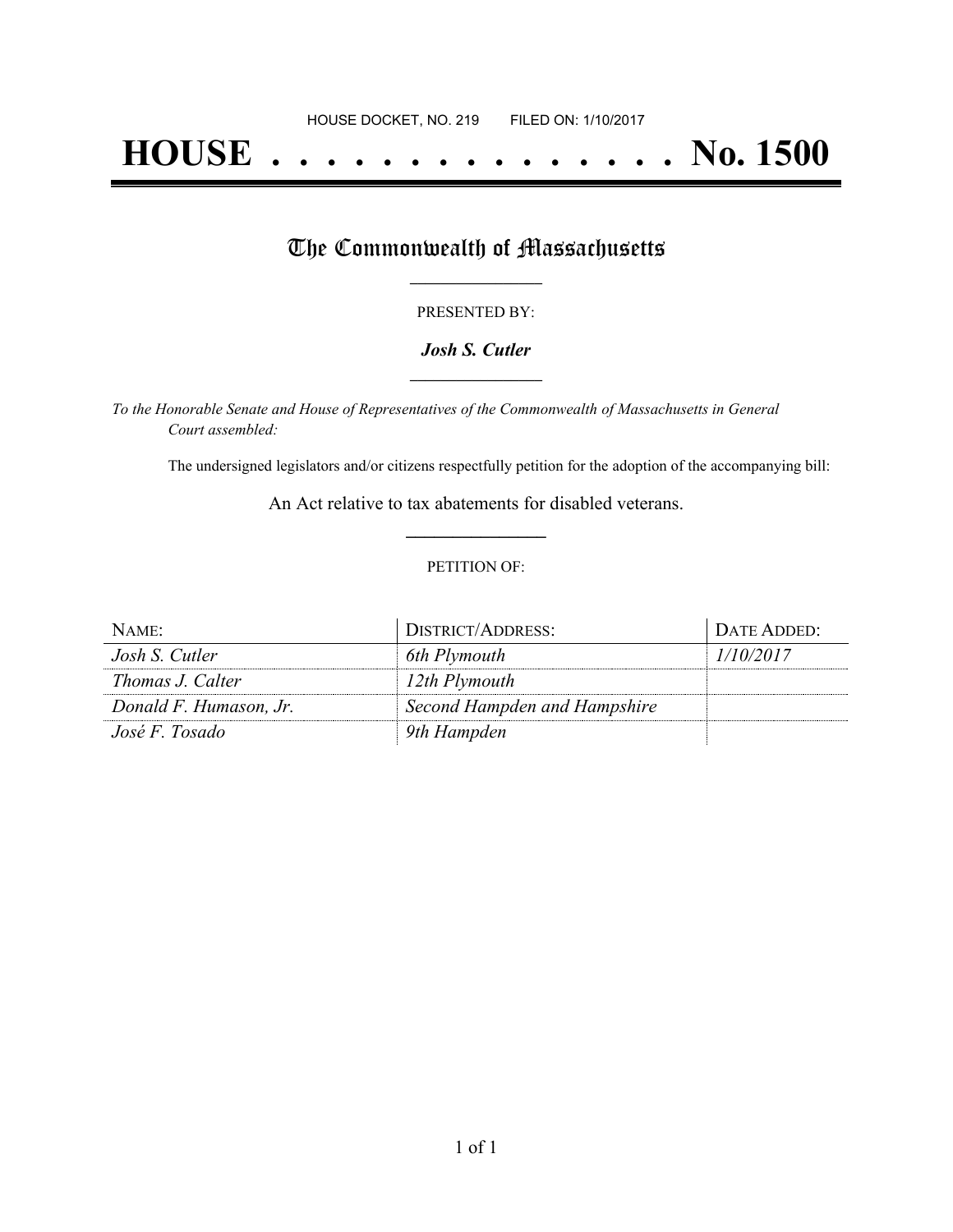## **HOUSE . . . . . . . . . . . . . . . No. 1500**

By Mr. Cutler of Duxbury, a petition (accompanied by bill, House, No. 1500) of Josh S. Cutler and others relative to tax abatements for disabled veterans. Revenue.

### [SIMILAR MATTER FILED IN PREVIOUS SESSION SEE HOUSE, NO. *2476* OF 2015-2016.]

### The Commonwealth of Massachusetts

**In the One Hundred and Ninetieth General Court (2017-2018) \_\_\_\_\_\_\_\_\_\_\_\_\_\_\_**

**\_\_\_\_\_\_\_\_\_\_\_\_\_\_\_**

An Act relative to tax abatements for disabled veterans.

Be it enacted by the Senate and House of Representatives in General Court assembled, and by the authority *of the same, as follows:*

1 Section 5 of said chapter 59 is hereby amended by inserting after clause Twenty-second F

2 the following clause:-

| $\overline{3}$ | Twenty-second G. Real estate of soldiers and sailors and their spouses who are legal                |
|----------------|-----------------------------------------------------------------------------------------------------|
| $\overline{4}$ | residents of the commonwealth who are veterans as defined in clause forty-three of section seven    |
| 5              | of chapter four, a disabled veteran may transfer or convey his residence or domicile, to which the  |
| 6              | disabled veteran has assigned the benefit of the tax abatement listed under said chapter 58 or this |
| $\tau$         | chapter to a trust or conservatorship or other legal instrument passing ownership to his spouse,    |
| 8              | such disabled veteran or his spouse shall be entitled to lawfully retain that formerly granted tax  |
| 9              | abatement to the residence or domicile until the death of the disabled veteran or his surviving     |